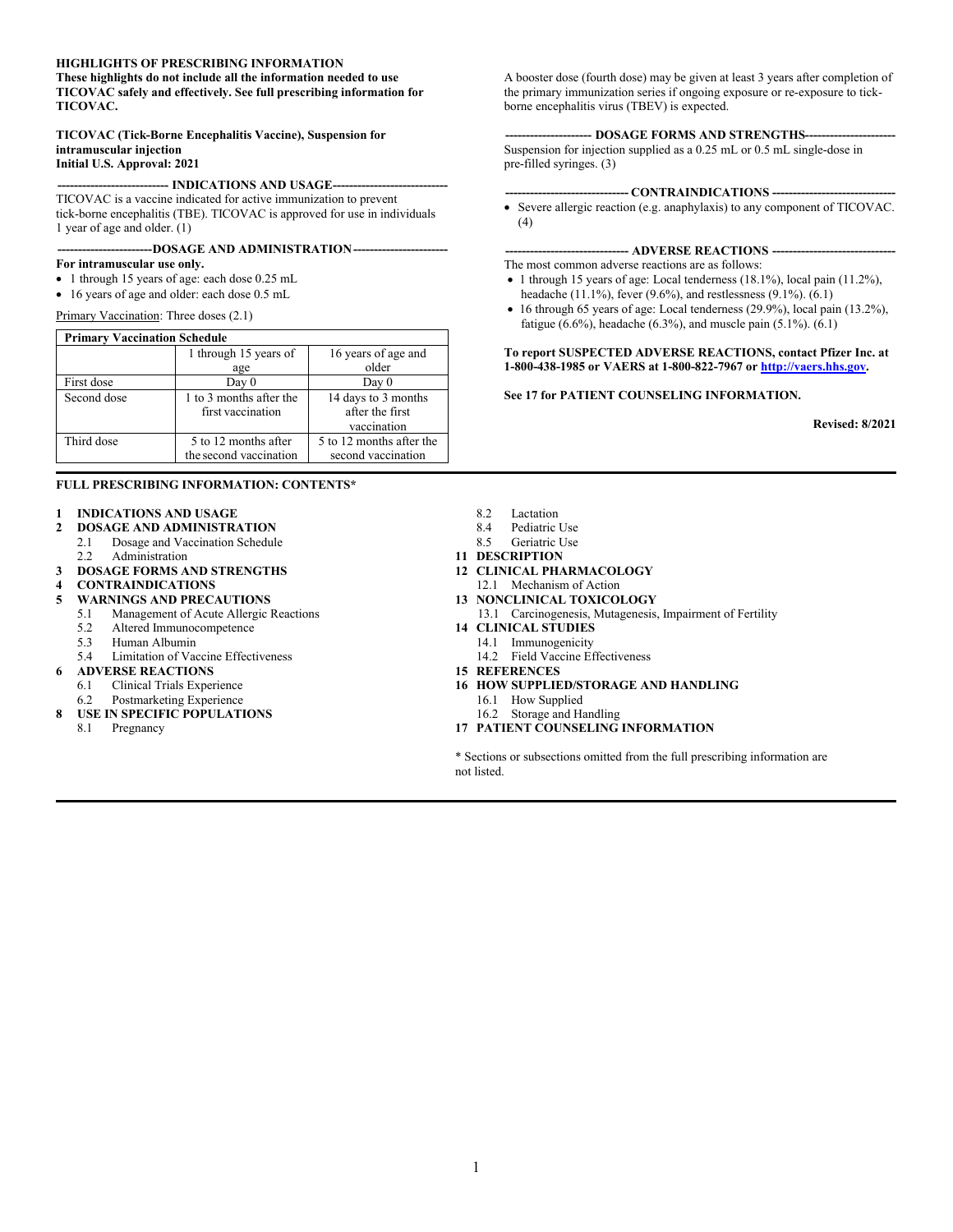## **FULL PRESCRIBING INFORMATION**

## **1 INDICATIONS AND USAGE**

TICOVAC™ is indicated for active immunization to prevent tick-borne encephalitis (TBE). TICOVAC is approved for use in individuals 1 year of age and older.

# **2 DOSAGE AND ADMINISTRATION**

**For intramuscular use only.**

## **2.1 Dosage and Vaccination Schedule**

- 1 through 15 years of age: each dose 0.25 mL
- 16 years of age and older: each dose 0.5 mL

### Primary Vaccination: Three doses

|             | 1 through 15 years of age | 16 years of age and older     |  |
|-------------|---------------------------|-------------------------------|--|
| First dose  | Day 0                     | Day $0$                       |  |
| Second dose | 1 to 3 months after the   | 14 days to 3 months after the |  |
|             | first vaccination         | first vaccination             |  |
| Third dose  | 5 to 12 months after the  | 5 to 12 months after the      |  |
|             | second vaccination        | second vaccination            |  |

### **Table 1: Primary Vaccination Schedule - TICOVAC**

Complete the primary immunization series at least 1 week prior to potential exposure to TBEV (tick-borne encephalitis virus) *[see Clinical Studies (14.1)]*.

A booster dose (fourth dose) may be given at least 3 years after completion of the primary immunization series if ongoing exposure or re-exposure to TBEV is expected.

# **2.2 Administration**

Bring the vaccine to room temperature before administration. Shake well prior to administration to thoroughly mix the vaccine suspension. After shaking, the vaccine should be a homogenous off-white, opalescent suspension. Parenteral drug products should be inspected visually for particulate matter and discoloration prior to administration, whenever solution and container permit. Do not administer if particulate matter or discoloration remains after shaking. Administer vaccine by intramuscular injection.

# **3 DOSAGE FORMS AND STRENGTHS**

TICOVAC is a suspension for injection supplied as a 0.25 mL or 0.5 mL single-dose in pre-filled syringes.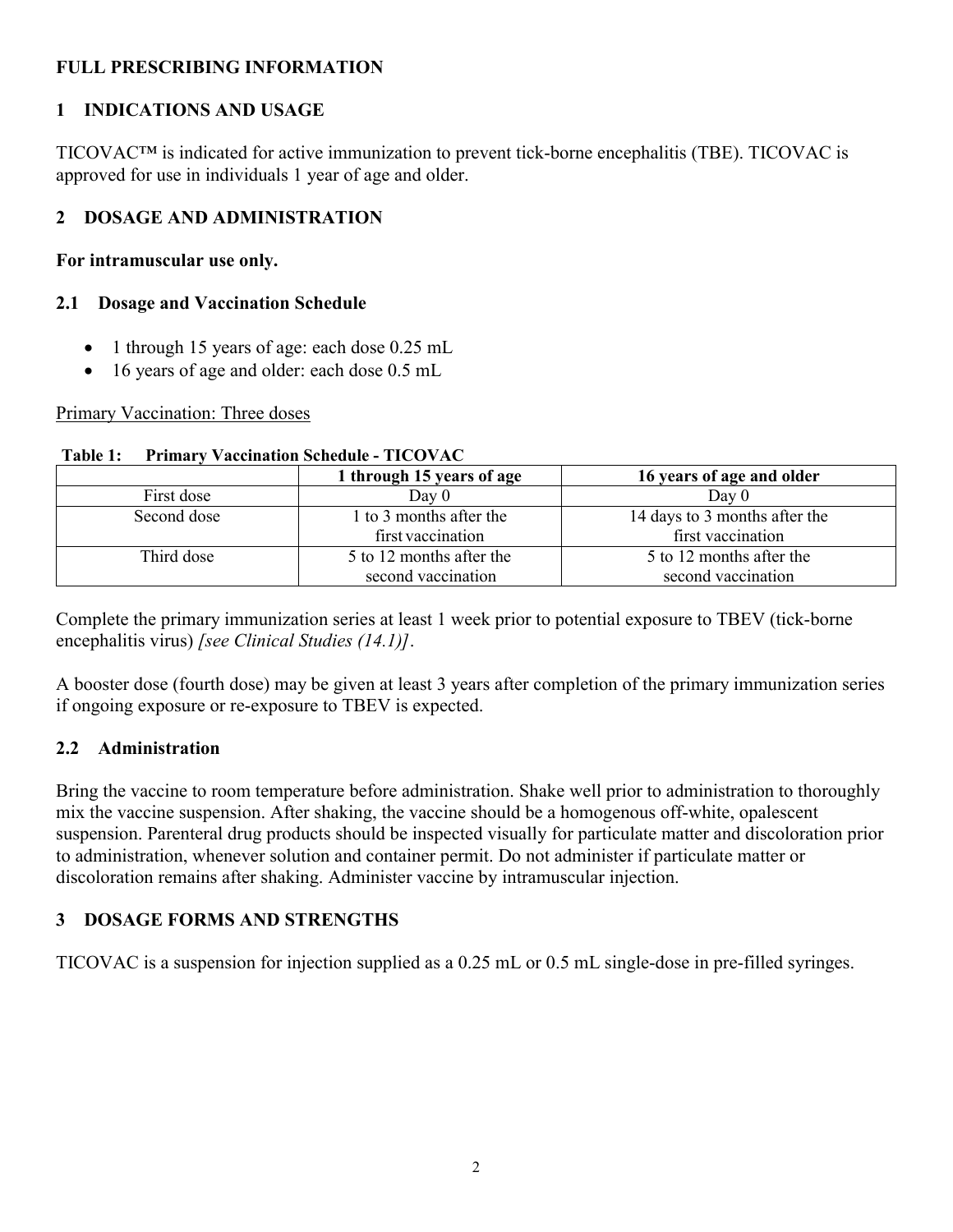## **4 CONTRAINDICATIONS**

Severe allergic reaction (e.g. anaphylaxis) to any component of TICOVAC *[see Description (11)].*

## **5 WARNINGS AND PRECAUTIONS**

## **5.1 Management of Acute Allergic Reactions**

Appropriate medical treatment and supervision must be available to manage possible anaphylactic reactions following administration of TICOVAC*.*

## **5.2 Altered Immunocompetence**

Some individuals with altered immunocompetence may have reduced immune responses to TICOVAC.

## **5.3 Human Albumin**

TICOVAC contains albumin, a derivative of human blood. Based on effective donor screening and product manufacturing processes, it carries an extremely remote risk for transmission of viral diseases and variant Creutzfeldt-Jakob disease (vCJD). There is a theoretical risk for transmission of Creutzfeldt-Jakob disease (CJD), but if that risk actually exists, the risk of transmission would also be considered extremely remote. No cases of transmission of viral diseases, CJD or vCJD have ever been identified for licensed albumin or albumin contained in other licensed products.

## **5.4 Limitation of Vaccine Effectiveness**

Vaccination with TICOVAC may not protect all individuals*.*

## **6 ADVERSE REACTIONS**

In clinical studies, the most common adverse reactions in subjects 1 through 15 years of age who received TICOVAC were local tenderness (18.1%), local pain (11.2%), headache (11.1%), fever (9.6%), and restlessness  $(9.1\%)$ .

The most common adverse reactions in subjects 16 through 65 years of age who received TICOVAC were local tenderness (29.9%), local pain (13.2%), fatigue (6.6%), headache (6.3%), and muscle pain (5.1%).

## **6.1 Clinical Trials Experience**

Because clinical trials are conducted under widely varying conditions, adverse reaction rates observed in the clinical trials of a vaccine cannot be directly compared to rates in the clinical trials of another vaccine and may not reflect the rates observed in practice.

Among a total of 10 clinical trials, 3240 healthy children 1 through 15 years of age received at least one dose of TICOVAC. A total of 4427 healthy adults 16 years of age and older received at least one dose of TICOVAC in 10 clinical trials.

Study 209 was a multicenter, open-label study to investigate the safety of TICOVAC in 2,417 healthy children 1 through 15 years of age who received three vaccinations (Day 0, 1 and 6 months after the first vaccination). The incidence rates for local and systemic solicited adverse reactions within 4 days after each dose are presented in Table 2.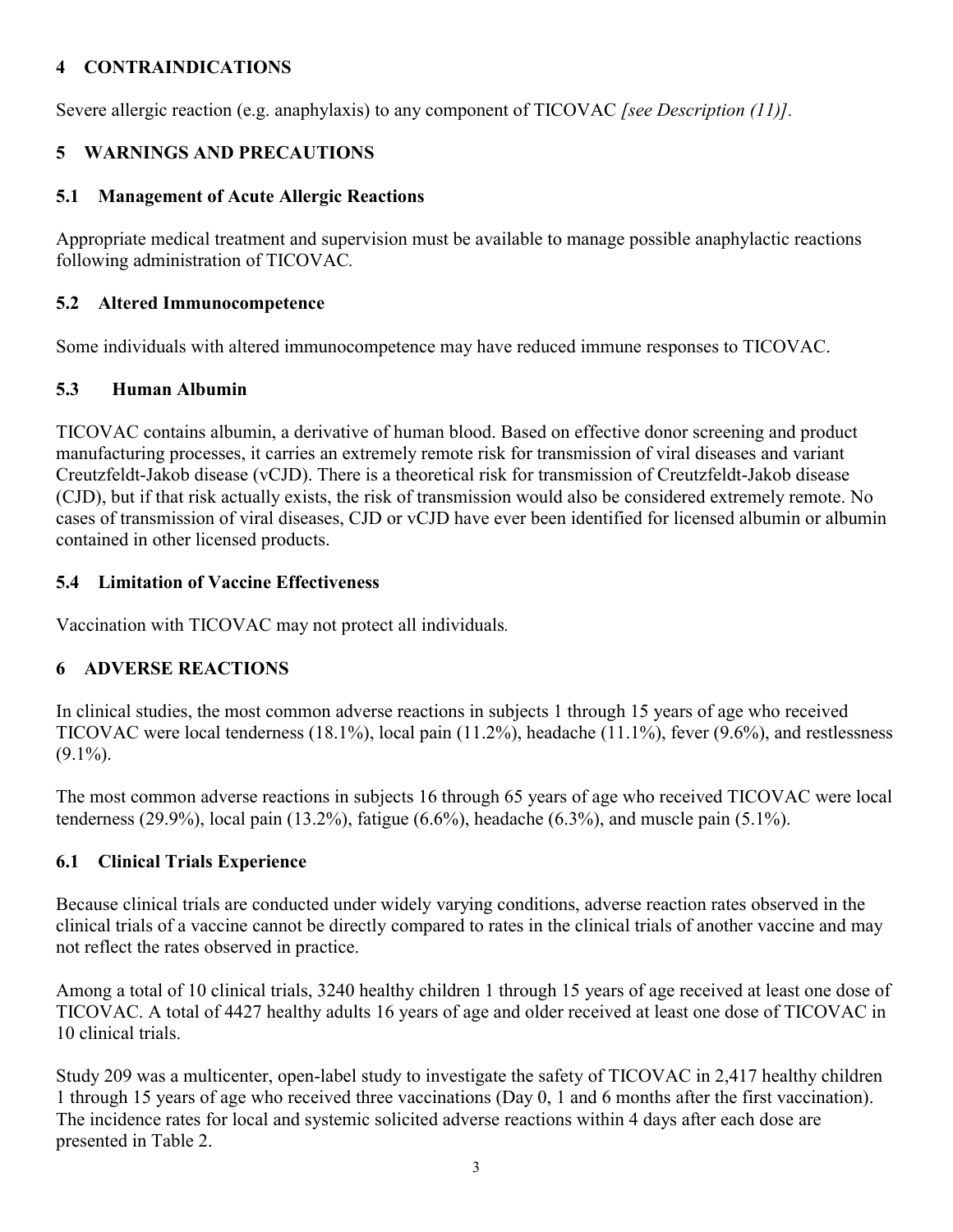|                           |                                                   | Dosc or TTCO $(AC)$ , Chnurch T un ough To Tears or Age (buury 207)<br>Percentage (%) of Subjects |                      |                      |
|---------------------------|---------------------------------------------------|---------------------------------------------------------------------------------------------------|----------------------|----------------------|
| Age<br>Group <sup>a</sup> | <b>Adverse Reaction</b>                           | Dose 1<br>$N = 2417$                                                                              | Dose 2<br>$N = 2410$ | Dose 3<br>$N = 2390$ |
| <b>Local Reaction</b>     |                                                   |                                                                                                   |                      |                      |
| 1-15 Years                | Tenderness                                        | 18.1                                                                                              | 12.9                 | 13.3                 |
|                           | Local pain                                        | 11.2                                                                                              | 7.9                  | 9.7                  |
|                           | Erythema                                          | 3.0                                                                                               | 1.5                  | 2.8                  |
|                           | Induration                                        | $\overline{2.2}$                                                                                  | 1.3                  | 2.1                  |
|                           | Swelling                                          | 1.9                                                                                               | 1.1                  | 2.5                  |
|                           | Itching                                           | < 0.1                                                                                             | < 0.1                | $\overline{0}$       |
|                           | Ecchymosis                                        | $\mathbf{0}$                                                                                      | $\boldsymbol{0}$     | < 0.1                |
|                           | Hematoma                                          | < 0.1                                                                                             | $\mathbf{0}$         | $\mathbf{0}$         |
| <b>Systemic Reaction</b>  |                                                   |                                                                                                   |                      |                      |
| 1-15 Years                | Fever                                             | 9.6                                                                                               | 2.3                  | 2.4                  |
|                           | Headache                                          | 11.1                                                                                              | 3.9                  | 3.4                  |
|                           | Muscle pain                                       | 3.6                                                                                               | 2.0                  | 1.8                  |
|                           | Loss of appetite                                  | 3.1                                                                                               | 1.5                  | 1.2                  |
|                           | Nausea                                            | 3.3                                                                                               | 1.0                  | 0.8                  |
|                           | Changes in sleeping<br>behavior                   | 2.8                                                                                               | 1.0                  | 0.8                  |
|                           | Vomiting                                          | 1.7                                                                                               | 0.7                  | 0.3                  |
|                           | Joint pain                                        | 1.2                                                                                               | 0.6                  | 0.5                  |
|                           | Swelling of the axillary<br>/inguinal lymph nodes | 0.2                                                                                               | 0.3                  | 0.2                  |
|                           |                                                   | $N = 584$                                                                                         | $N = 581$            | $N = 576$            |
| 1-5 Years                 | Restlessness                                      | $\overline{9.1}$                                                                                  | $\overline{3.6}$     | $\overline{3.5}$     |
|                           |                                                   | $N=1833$                                                                                          | $N=1829$             | $N = 1814$           |
| 6-15 Years                | Fatigue                                           | 6.3                                                                                               | 2.4                  | 2.5                  |
|                           | Malaise                                           | 4.8                                                                                               | 1.6                  | 1.8                  |

**Table 2: Incidence Rates of Solicited Local and Systemic Adverse Reactions Within 4 Days After Each Dose of TICOVAC, Children 1 through 15 Years of Age (Study 209)**

Abbreviation: N=total number of subjects who received TICOVAC at each dose for each age group.

Clinical trial identifier: NCT 00161863.

a. Some symptoms were solicited using different terms in younger and older children, to be age appropriate.

Incidence rates of fever reported within 4 days after each dose of TICOVAC, by age group, in Study 209 are presented in Table 3.

| Table 3: | Fever Rates Within 4 Days After Each Dose of TICOVAC by Age Group |
|----------|-------------------------------------------------------------------|
|          | (Study 209)                                                       |

|                            | Percentage (%) of Subjects       |                                  |                                |                         |
|----------------------------|----------------------------------|----------------------------------|--------------------------------|-------------------------|
| <b>Dose</b>                | $38.0 - 38.4$ <sup>o</sup> C     | $38.5 - 38.9$ °C                 | $39.0 - 40.0$ °C               | $>40^{\circ}$ C         |
| <b>Age Group</b>           | $(100.4 - 101.1$ <sup>o</sup> F) | $(101.2 - 102.0$ <sup>o</sup> F) | $(102.1 - 104$ <sup>o</sup> F) | $(>104$ <sup>o</sup> F) |
| Dose 1                     |                                  |                                  |                                |                         |
| 1-2 Years of Age $(N=186)$ | 23.7                             | 5.9                              | 5.9                            |                         |
| 3-6 Years of Age $(N=563)$ | 4.6                              |                                  | 3.0                            |                         |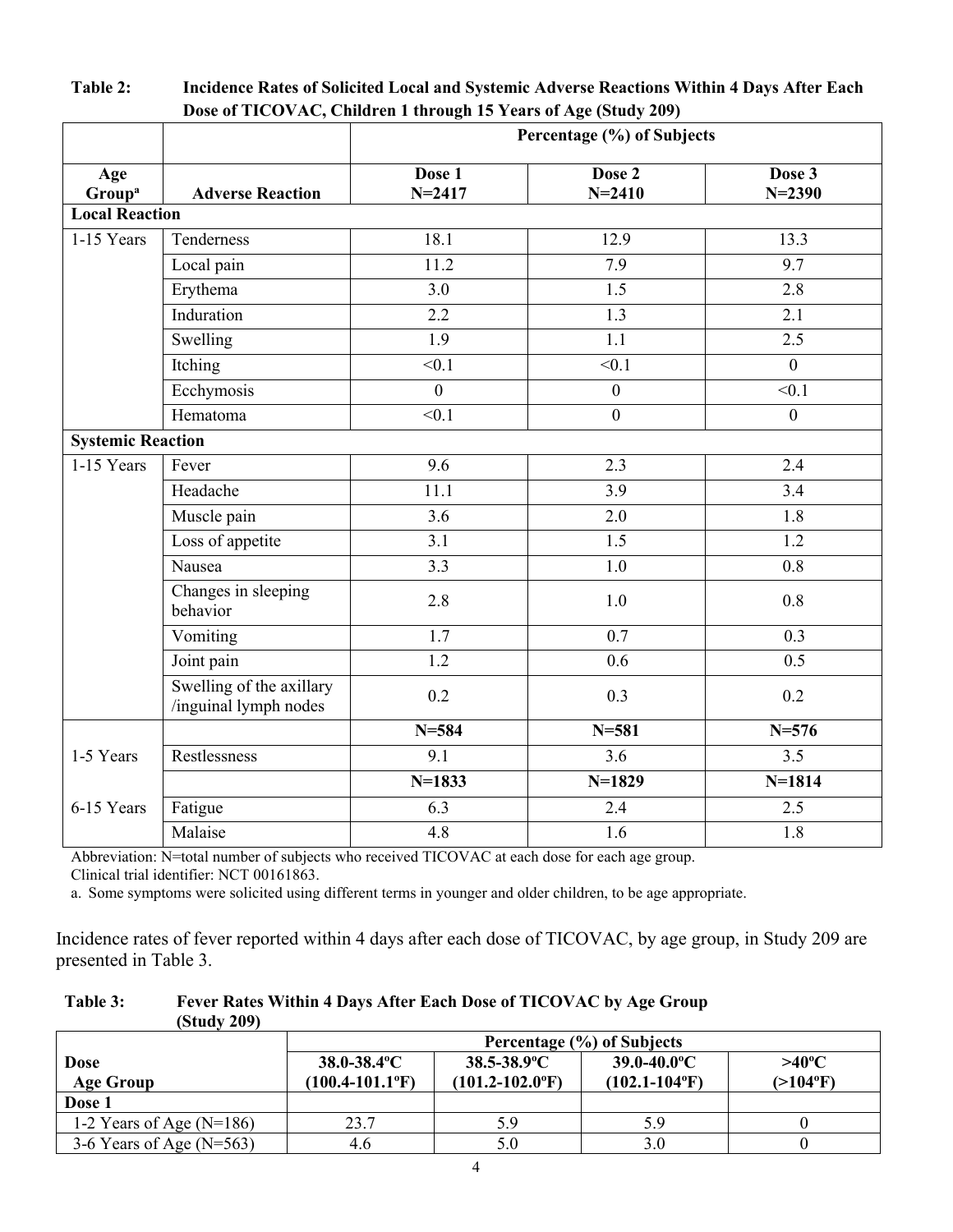| (0.000, 207)                   |     |                            |       |          |
|--------------------------------|-----|----------------------------|-------|----------|
|                                |     | Percentage (%) of Subjects |       |          |
| 7-15 Years of Age ( $N=1668$ ) | 3.4 | 2.0                        | 0.3   | $\Omega$ |
| Total (N=2417)                 | 5.2 | 3.0                        | 1.4   | $\theta$ |
| Dose 2                         |     |                            |       |          |
| 1-2 Years of Age $(N=185)$     | 9.2 | 2.2                        | 0.5   | 0.5      |
| 3-6 Years of Age $(N=561)$     | 1.2 | 0.4                        | 0.5   | $\Omega$ |
| 7-15 Years of Age (N=1664)     | 0.8 | 0.4                        | < 0.1 | $\Omega$ |
| Total $(N=2410)$               | 1.6 | 0.5                        | 0.2   | < 0.1    |
| Dose 3                         |     |                            |       |          |
| 1-2 Years of Age $(N=184)$     | 7.1 | 3.8                        | 1.6   |          |
| 3-6 Years of Age $(N=557)$     | 1.4 | 0.4                        | 0.7   | 0.2      |
| 7-15 Years of Age $(N=1649)$   | 0.6 | 0.3                        | 0.2   | $\Omega$ |
| Total (N=2390)                 | 1.3 | 0.6                        | 0.5   | < 0.1    |

### **Table 3: Fever Rates Within 4 Days After Each Dose of TICOVAC by Age Group (Study 209)**

Abbreviation: N=total number of subjects who received TICOVAC at each dose for each age group. Clinical trial identifier: NCT 00161863.

The following additional adverse reactions to the vaccine have been reported in  $\leq 1\%$  of subjects 1 through 15 years of age who received TICOVAC in clinical trials (N=3240): vertigo, dizziness, sensory abnormalities, abdominal pain, diarrhea, dyspepsia, injection site pruritus, and urticaria.

Study 208 was a randomized, comparative, single-blind study that assessed the safety of TICOVAC. Healthy subjects 16 through <65 years of age (N=3966) were randomized 3:1 to receive two vaccinations with either TICOVAC or a non-US licensed TBE vaccine comparator administered 21 to 35 days apart. Study 213 was an open-label follow-up study to Study 208; all subjects who had received two vaccinations in Study 208 (regardless of which vaccine they had received) were eligible and received a third vaccination with TICOVAC 6 months after the first vaccination in Study 208 (N=3705).

Incidence rates of solicited local and systemic adverse reactions reported in Study 208 (Doses 1 and 2) and Study 213 (Dose 3) are presented in Table 4.

| Table 4: | Incidence Rates of Specifically Solicited Local and Systemic Adverse Reactions Within |
|----------|---------------------------------------------------------------------------------------|
|          | 4 Days After Each Dose of TICOVAC, Subjects 16 through <65 Years of Age (Study        |
|          | 208/213)                                                                              |

|                          | Percentage (%) of Subjects |                        |                                         |
|--------------------------|----------------------------|------------------------|-----------------------------------------|
| <b>Adverse Reaction</b>  | Dose 1<br>$N=2977^a$       | Dose 2<br>$N = 2950^b$ | Dose 3 <sup>c</sup><br>$N=2790^{\circ}$ |
| <b>Local Reaction</b>    |                            |                        |                                         |
| Tenderness               | 29.9                       | 27.4                   | 25.7                                    |
| Local pain               | 13.2                       | 13.5                   | 12.0                                    |
| Erythema                 | 3.6                        | 2.3                    | 3.4                                     |
| Induration               | 2.0                        | 1.5                    | 2.6                                     |
| Swelling                 | 1.6                        | 1.4                    | 2.0                                     |
| Hematoma                 | < 0.1                      | < 0.1                  | 0.1                                     |
| Ecchymosis               | < 0.1                      | $\overline{0}$         | < 0.1                                   |
| <b>Systemic Reaction</b> |                            |                        |                                         |
| Fever                    | 0.8                        | 0.5                    | 0.5                                     |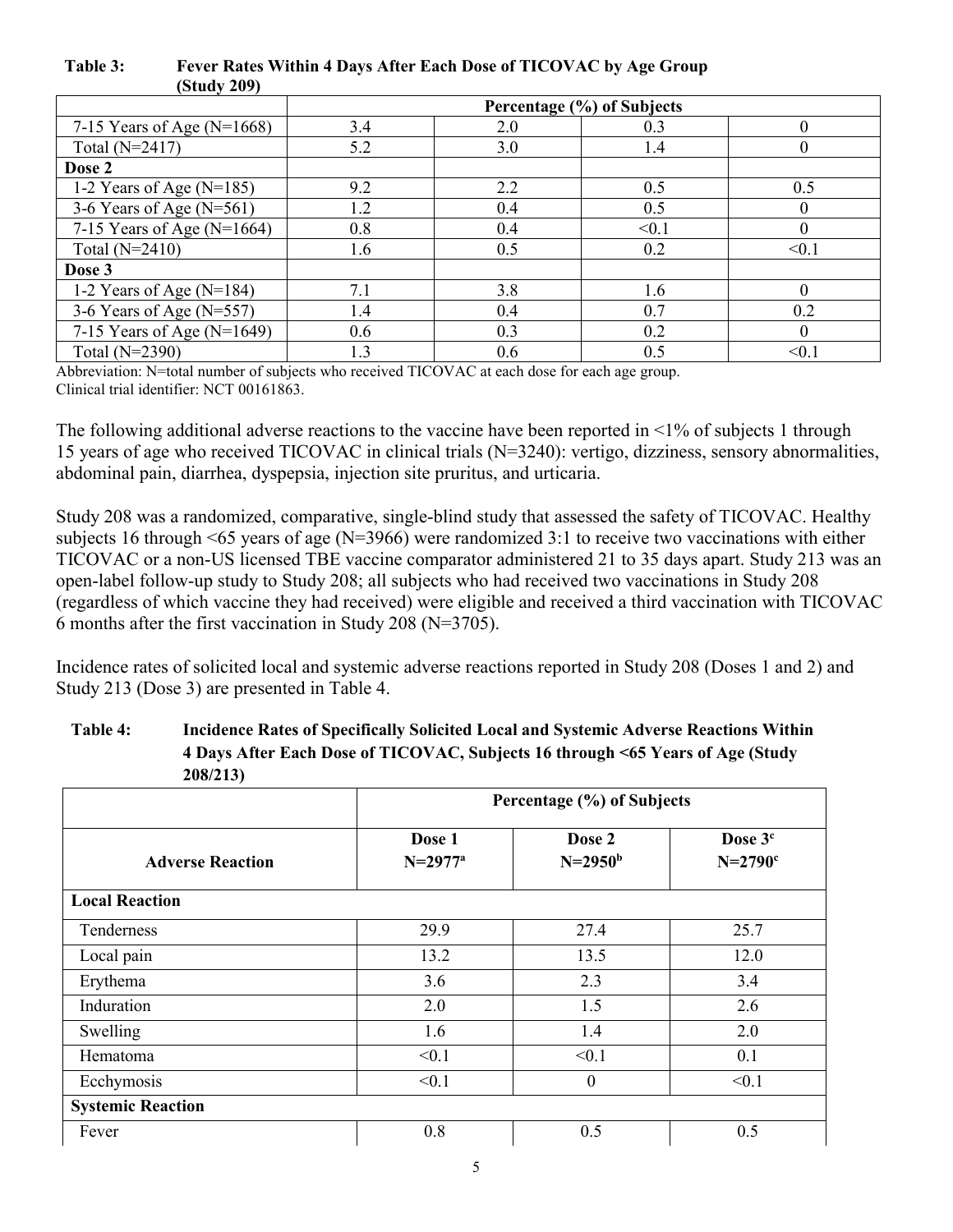## **Table 4: Incidence Rates of Specifically Solicited Local and Systemic Adverse Reactions Within 4 Days After Each Dose of TICOVAC, Subjects 16 through <65 Years of Age (Study 208/213)**

|                             | Percentage (%) of Subjects |     |       |
|-----------------------------|----------------------------|-----|-------|
| Fatigue                     | 6.6                        | 4.1 | 5.3   |
| Headache                    | 6.3                        | 4.4 | 4.9   |
| Muscle pain                 | 5.1                        | 3.7 | 3.8   |
| Malaise                     | 4.9                        | 3.3 | 3.7   |
| Joint pain                  | 1.4                        | 1.1 | 1.4   |
| Nausea                      | 2.1                        | 0.9 | 1.0   |
| Swelling of the lymph nodes | 0.6                        | 0.3 | 0.7   |
| Vomiting                    | 0.2                        | 0.1 | < 0.1 |

Clinical trial identifiers: [NCT00161824](https://www.clinicaltrial.gov/ct2/show/NCT00161824?term=202&spons=baxter&rank=5) and [NCT00161876.](https://www.clinicaltrial.gov/ct2/show/NCT00161876?term=202&spons=baxter&rank=4)

a. N=total number of subjects who received 1 dose of TICOVAC in Study 208.

b. N=total number of subjects who received 2 doses of TICOVAC in Study 208.

c. N=total number of subjects who received 2 doses of TICOVAC in Study 208 and received TICOVAC in Study 213.

The following additional adverse reactions have been reported in <1% of subjects 16 through <65 years of age who received TICOVAC in clinical trials (N=4427): hypersensitivity, somnolence, vertigo, diarrhea, abdominal pain, injection site pruritus, and injection site warmth.

Subjects who were seropositive either by ELISA or NT 1 month after the third dose in Studies 209 and 208/213, were invited to participate in follow-up Studies 700401 and 223 (studies assessing antibody persistence and response to a booster dose at 3 years), respectively. A total of 156 subjects received a fourth dose of TICOVAC (0.25 mL), and 240 subjects received a fourth dose of TICOVAC (0.5 mL) in these clinical trials.

Incidence rates of solicited local and systemic adverse reactions reported in Study 223 and 70401 after the booster are presented in Table 5.

|                          |                     | Percentage (%) of Subjects                  |                                                   |
|--------------------------|---------------------|---------------------------------------------|---------------------------------------------------|
|                          |                     | Study 223 ( $N^2=240$ )<br>TICOVAC (0.5 mL) | Study 700401 ( $N^{b}=156$ )<br>TICOVAC (0.25 mL) |
| <b>Local Reaction</b>    | Tenderness          | 4.6                                         | 10.3                                              |
|                          | Injection Site Pain | 3.8                                         | 14.7                                              |
|                          | Erythema            | 0.4                                         | 1.3                                               |
|                          | Induration          | 0.4                                         | 3.2                                               |
|                          | Swelling            | 0.8                                         | 3.2                                               |
|                          | Hematoma            | $\mathbf{0}$                                | $\theta$                                          |
|                          | Ecchymosis          | $\theta$                                    | $\theta$                                          |
| <b>Systemic Reaction</b> | Fever               | $\theta$                                    | $\Omega$                                          |
|                          | Fatigue             | $\theta$                                    | 0.6                                               |
|                          | Headache            | 0.4                                         | 3.2                                               |
|                          | Muscle Pain         | 0.4                                         | 3.2                                               |
|                          | Malaise             | 0.4                                         | 1.3                                               |
|                          | Joint Pain          | $\theta$                                    | 1.3                                               |
|                          | Nausea              | $\boldsymbol{0}$                            | 0.6                                               |

### **Table 5: Incidence Rates of Specifically Solicited Symptoms of Local and Systemic Adverse Reactions Within 4 Days After 4th Dose of TICOVAC**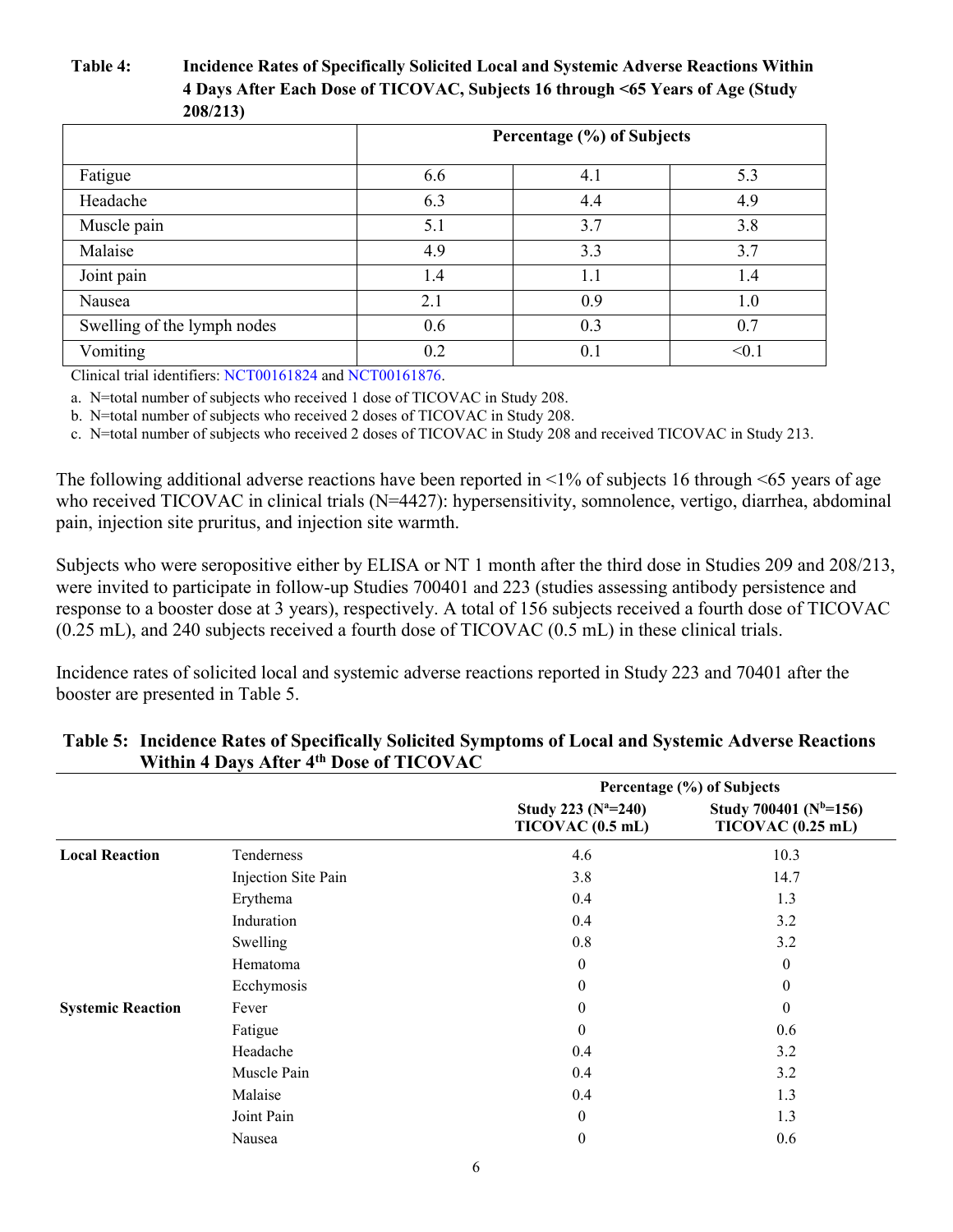|                              | Percentage (%) of Subjects                    |                                                |
|------------------------------|-----------------------------------------------|------------------------------------------------|
|                              | Study 223 ( $N^a = 240$ )<br>TICOVAC (0.5 mL) | Study 700401 ( $Nb=156$ )<br>TICOVAC (0.25 mL) |
| Swelling of the Lymphnodes   |                                               |                                                |
| Vomiting                     |                                               |                                                |
| Loss of Appetite             | NΑ                                            | 1.9                                            |
| Changes in sleeping behavior | NA                                            |                                                |

## **Table 5: Incidence Rates of Specifically Solicited Symptoms of Local and Systemic Adverse Reactions Within 4 Days After 4th Dose of TICOVAC**

Abbreviation: NA=not applicable.

Note: Solicited symptoms with onset date between Day 0 (vacciantion day) and Day 4 were included in the analysis.

a. N=total number of subjects who received 4 doses of TICOVAC (0.5 mL) in Studies 208/213 and 223.

b. N=total number of subjects who received 4 doses of TICOVAC (0.25 mL) in Studies 209 and 700401.

Among 3240 subjects who received TICOVAC (0.25 mL) in clinical trials, serious adverse events (SAEs) and death were reported in 62 subjects and 1 subject, respectively. Among 4427 subjects who received TICOVAC (0.5 mL) in clinical trials, SAEs and deaths were reported in 54 subjects and 2 subjects, respectively. None of these events was considered related to the vaccine. Only one SAE in TICOVAC (0.25 mL) was considered possibly related to vaccine (febrile convulsion reported in a 12-month old male two days after vaccination in Study 197, a postmarketing safety surveillance study).

### **6.2 Postmarketing Experience**

The following adverse reactions have been reported spontaneously (postmarketing) with the use of TICOVAC in the European Union (EU). Because these reactions are reported voluntarily from a population of uncertain size, it is not always possible to reliably estimate their frequency or establish a causal relationship to vaccine exposure.

- Infections and infestations: herpes zoster (triggered in pre-exposed individuals)
- Immune system disorders: anaphylactic reaction, hypersensitivity, precipitation or aggravation of autoimmune disorders (e.g., multiple sclerosis)
- Nervous system disorders: convulsion, convulsion (including febrile), demyelinating disorders (acute disseminated encephalomyelitis, Guillain-Barré syndrome, myelitis, transverse myelitis), encephalitis, sensory abnormalities and motor dysfunction (hemiparesis, hemiplegia, VIIth nerve paralysis/facial paresis, paralysis, paresis, neuritis, neuralgia, optic neuritis), polyneuropathy, meningism, dizziness, aseptic meningitis
- Eye disorders: visual impairment, photophobia, eye pain
- Ear and labyrinth disorders: tinnitus
- Cardiac disorders: tachycardia
- Respiratory, thoracic and mediastinal disorders: dyspnea
- Skin and subcutaneous tissue disorders: urticaria, rash (erythematous, maculo-papular, vesicular), pruritus, dermatitis, erythema, hyperhidrosis
- Musculoskeletal and connective tissue disorders: back pain, joint swelling, neck pain, musculoskeletal stiffness (including neck stiffness), pain in extremity
- General disorders and administration site conditions: injection site joint movement impairment, injection site joint pain, injection site nodule, injection site inflammation, influenza-like illness, chills, gait disturbance, asthenia, edema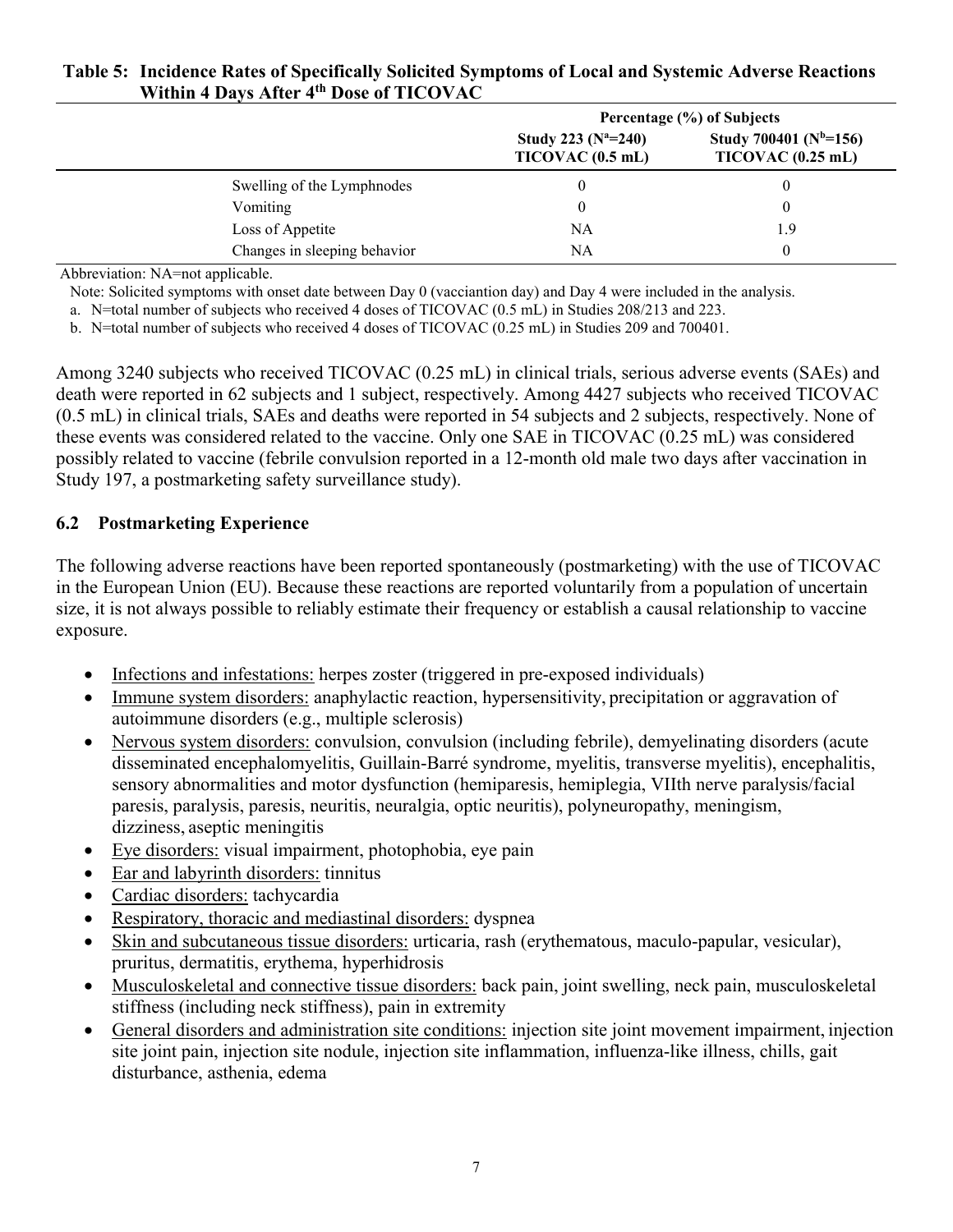## **8 USE IN SPECIFIC POPULATIONS**

## **8.1 Pregnancy**

## Risk Summary

All pregnancies have a risk of birth defect, loss, or other adverse outcomes. In the US general population, the estimated background risk of major birth defects and miscarriage in clinically recognized pregnancies is 2% to 4% and 15% to 20%, respectively. There are no adequate and well-controlled studies of TICOVAC in pregnant women. Available human data are insufficient to establish the presence or absence of vaccine-associated risk during pregnancy.

Developmental and reproductive toxicity studies in animals have not been conducted with TICOVAC.

## **8.2 Lactation**

## Risk Summary

Human data are not available to assess the impact of TICOVAC on milk production, its presence in breast milk, or its effects on the breastfed. The developmental and health benefits of breastfeeding should be considered along with the mother's clinical need for TICOVAC and any potential adverse effects on the breastfed child from TICOVAC or from the underlying maternal condition. For preventive vaccines, the underlying maternal condition is susceptibility to disease prevented by the vaccine.

## **8.4 Pediatric Use**

Safety and effectiveness of TICOVAC have not been established in infants below 1 year of age.

## **8.5 Geriatric Use**

Clinical studies of TICOVAC did not include sufficient numbers of subjects aged 65 and over to determine whether they respond differently from younger subjects. A clinical study (Study 690601, NCT00460486) of TICOVAC enrolled 73 subjects 60 years of age and older, including 31 subjects 65 years of age and older*.* 

## **11 DESCRIPTION**

TICOVAC (tick-borne encephalitis vaccine) is a sterile, off-white, homogenous, opalescent suspension for intramuscular injection. TICOVAC is prepared from tick-borne encephalitis (TBE) virus propagated in chick embryo fibroblast (CEF) cells. The harvested virus suspension is inactivated by treatment with formaldehyde, purified by sucrose gradient centrifugation and adsorbed onto aluminum hydroxide. TICOVAC is available in a 0.5 mL adult presentation and a 0.25 mL pediatric presentation.

Each 0.5 mL dose is formulated to contain 2.4 microgram (µg) TBE inactivated virus, 0.5 mg human serum albumin, 0.35 mg aluminum hydroxide, 3.45 mg sodium chloride, 0.22 mg dibasic sodium phosphate, and 0.045 mg of monobasic potassium phosphate. From the manufacturing process, each 0.5 mL may also contain formaldehyde ( $\leq$ 5 µg), sucrose ( $\leq$ 15 mg), protamine sulfate ( $\leq$ 0.5 µg), and trace amounts of chick protein and DNA from CEF cells, neomycin and gentamicin. The 0.25 mL dose of TICOVAC contains the same components as the 0.5 mL dose in half of the quantities.

TICOVAC is formulated without preservatives.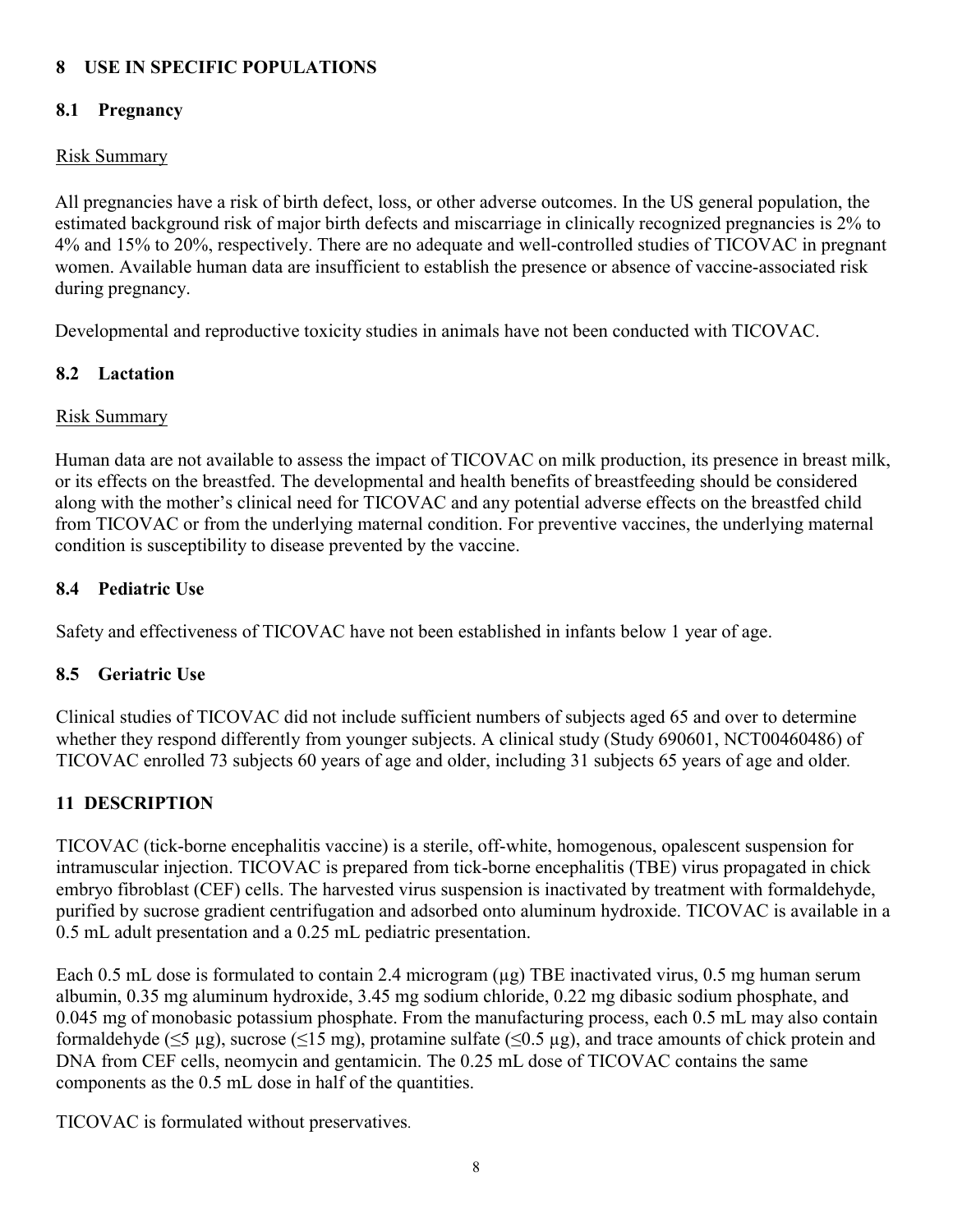# **12 CLINICAL PHARMACOLOGY**

## **12.1 Mechanism of Action**

Following administration, TICOVAC induces TBEV-neutralizing antibodies, which are believed to confer protection. However, a protective antibody level has not been defined.

# **13 NONCLINICAL TOXICOLOGY**

## **13.1 Carcinogenesis, Mutagenesis, Impairment of Fertility**

TICOVAC has not been evaluated for the potential to cause carcinogenicity, genotoxicity or impairment of fertility.

# **14 CLINICAL STUDIES**

## **14.1 Immunogenicity**

## Primary Immunization Course

The immunogenicity of TICOVAC described in this section is based on results from the following studies:

- Study 209: Healthy subjects 1 through 15 years of age TBE seronegative at baseline received three vaccinations with TICOVAC. The first two vaccinations were given 1 month apart followed by the third vaccination 6 months after the first vaccination.
- Study 213: Healthy subjects 16 to 64 years of age TBE seronegative at baseline who had received two vaccinations in Study 208 given one month apart, received a third vaccination with TICOVAC 6 months after the first vaccination in Study 208.
- Study 690601: Healthy subjects 16 years of age and older TBE seronegative at baseline received three vaccinations with TICOVAC. The first two vaccinations were given 14 days apart followed by the third vaccination 6 months after the first vaccination.

Table 6 shows neutralization test (NT) seropositivity rates 21 days after the third vaccination in subjects 1 through 15 years of age vaccinated with TICOVAC in Study 209.

| Age Group  | $\%$ (n/N)      | $(95\% \text{ CI})^c$ |
|------------|-----------------|-----------------------|
| 1-5 Years  | 99.2% (125/126) | $(95.7\%, 100.0\%)$   |
| 6-15 Years | 99.6% (240/241) | $(97.7\%, 100.0\%)$   |
| Total      | 99.5% (365/367) | $(98.0\%, 99.9\%)$    |

**Table 6: Seropositivity Rates (NT)<sup>a</sup> by Age Group; Post Dose 3<sup>b</sup> (Study 209)**

Abbreviations: CI=confidence interval; NT=neutralization test. Clinical trial identifier: NCT00161863.

a. Seropositivity was defined as  $NT \ge 1:10$  (Neudoerfl TBE strain).

b. Evaluated 21 days after Dose 3.

c. Exact 2-sided CI calculated using the Clopper and Pearson method.

Table 7 shows NT seropositivity rates 21 days after the third vaccination in subjects 16 years of age and older vaccinated with TICOVAC in Study 690601 and Study 213.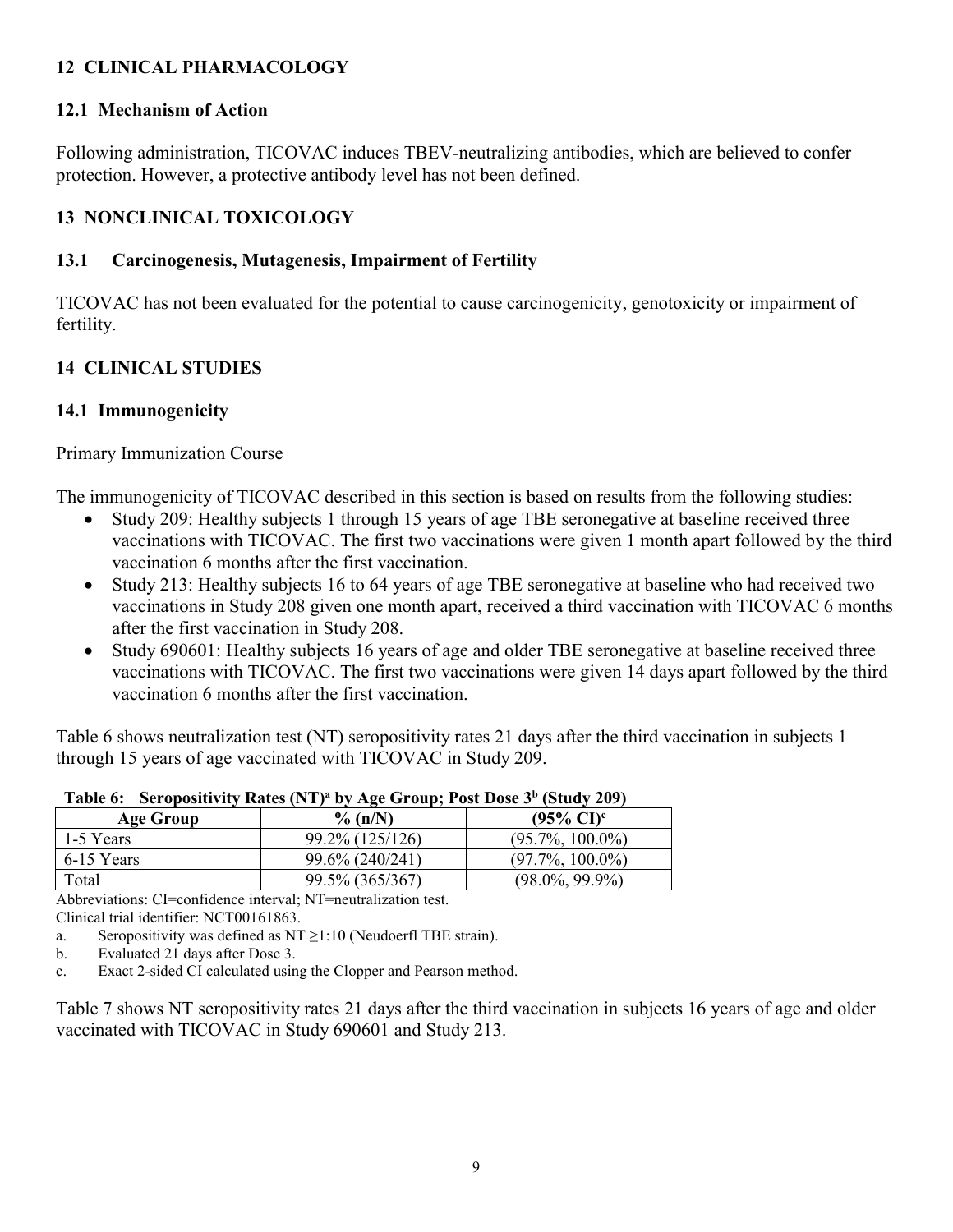| TICOVAC (Studies 213 and 690601) |                     |                       |
|----------------------------------|---------------------|-----------------------|
| <b>Age Group</b>                 |                     |                       |
| (Study Number)                   | $\%$ (n/N)          | $(95\% \text{ CI})^c$ |
| 16-64 Years (Study 213)          | 98.8% (411/416)     | $(97.2\%, 99.6\%)$    |
| 16-49 Years (Study 690601)       | $100.0\%$ (144/144) | $(97.5\%, 100.0\%)$   |
| $\geq 50$ Years (Study 690601)   | 98.7% (151/153)     | $(95.4\%, 99.8\%)$    |

## **Table 7: Seropositivity Rates (NT)<sup>a</sup> by Age Group; Post Dose 3<sup>b</sup> TICOVAC (Studies 213 and 690601)**

Abbreviations: CI=confidence interval; NT=neutralization test. Clinical trial identifiers: [NCT00161876](https://www.clinicaltrial.gov/ct2/show/NCT00161876?term=202&spons=baxter&rank=4) and [NCT00460486](https://www.clinicaltrial.gov/ct2/show/NCT00460486?term=690601&spons=baxter&rank=1).

a. Seropositivity was defined as  $NT \ge 1:10$  (Neudoerfl TBE strain).

b. Evaluated 21 days after Dose 3.

c. Exact 2-sided CI calculated using the Clopper and Pearson method.

Seven days after the third vaccination, 90.6% of the subjects 16 years of age and older were seropositive (Study 690601).

## Seropersistence and Booster Vaccination

Two open-label, multi-center, follow-up studies which enrolled subjects who were seropositive 1 month after the third vaccination from Studies 213 (N=252, ages 16 through 65 at the time of first TICOVAC dose) and 209 (N=358, ages 1 through 15 at the time of first TICOVAC dose) were conducted to assess the seropersistence of TBE antibodies after completion of the primary vaccination series and the antibody response to a booster administration. Three years after the primary series of TICOVAC , NT seropositivity in follow-up studies 223 and 700401 ranged from 82.9% to 100% depending on age. Following a booster dose the NT seropositivity rates were 100%.

## **14.2 Field Vaccine Effectiveness**

In Austria, field effectiveness of TBE vaccines was assessed retrospectively for the period from 2000 to 2011. During this period, two TBE vaccines were available in Austria. The market coverage in Austria for TICOVAC was 95%, 90%, and 80%, in 2000, 2006, and 2011, respectively.<sup>1</sup> The calculation of TBE vaccine effectiveness overall is based on (1) the annual numbers of serologically confirmed cases of TBE virus infections with neurological symptoms causing hospitalization (2) their vaccination history, and (3) the proportion of vaccinated and unvaccinated in the Austrian population. During the study period, the recommended vaccination schedule in Austria consisted of 2 vaccinations approximately 4 weeks apart followed by a third vaccination 5- 12 months after the second dose, and a booster vaccination ≥3 years after the third dose. The TBE cases were categorized based on their vaccination status. Among the 883 TBE cases in Austria between 2000 and 2011, 45 patients did not have an accurate vaccination history. The best-case and worst-case estimates of vaccine effectiveness were calculated. For the best-case estimate, the 45 patients without an accurate vaccination history were excluded from the calculation. For the worst-case estimate, these 45 patients were assumed to have been vaccinated according to the recommended schedule. The proportions of vaccinated and unvaccinated individuals in the general population were estimated using annual postal surveys sent to 4,000 households (8,500–10,000 household members). Overall, worst-case and best-case TBE vaccine effectiveness for preventing hospitalized TBE was estimated to be 96.3% (95% CI: 95.5, 97.0) and 98.7% (95% CI: 98.2, 99.0), respectively, following at least 3 doses of TBE vaccine administered according to the recommended schedule in Austria.<sup>2</sup>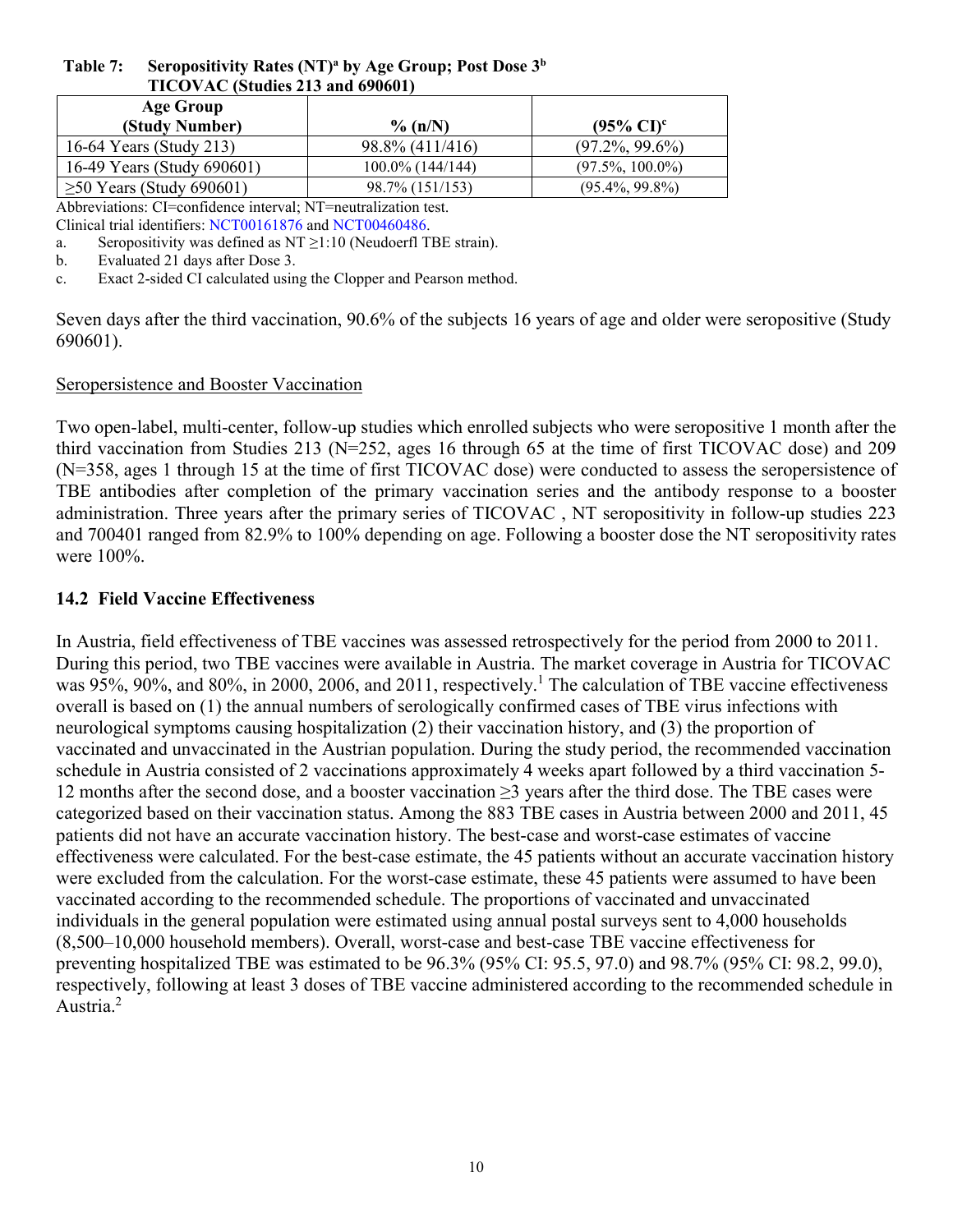# **15 REFERENCES**

- 1. Heinz FX, Holzmann H, Essl A, et al. Field effectiveness of vaccination against tick-borne encephalitis. Vaccine 2007;25(43):7559-67.
- 2. Heinz FX, Stiasny K, Holzmann H, et al. Vaccination and tick-borne encephalitis, central Europe. Emerg Infect Dis 2013;19(1):69-76.

## **16 HOW SUPPLIED/STORAGE AND HANDLING**

## **16.1 How Supplied**

TICOVAC is supplied in the following strengths and package configurations:

| <b>Presentation</b>       | <b>Carton NDC</b> | <b>Components</b>                |
|---------------------------|-------------------|----------------------------------|
| One dose (10 per package) | NDC 0069-0411-10  | $\sim 0.5$ mL pre-filled syringe |
| One dose (1 per package)  | NDC 0069-0411-02  | 0.5 mL pre-filled syringe        |
| One dose (10 per package) | NDC 0069-0297-10  | 0.25 mL pre-filled syringe       |
| One dose (1 per package)  | NDC 0069-0297-02  | $0.25$ mL pre-filled syringe     |

The tip cap and rubber plunger of the pre-filled syringe are not made with natural rubber latex.

## **16.2 Storage and Handling**

Upon receipt, store refrigerated at 2ºC to 8ºC (36ºF to 46ºF).

Keep the syringe in the outer carton in order to protect from light. Do not freeze. Discard if the vaccine has been frozen.

# **17 PATIENT COUNSELING INFORMATION**

Prior to administration of this vaccine, inform the individual, parent, guardian, or other responsible adult of the following:

- The potential benefits and risks of immunization with TICOVAC *[see Warnings and Precautions (5), Adverse Reactions (6) and Clinical Studies (14)].*
- The importance of completing the approved three dose primary immunization series before potential exposure to TBEV *[see Dosage and Administration (2.1)]*.
- Report any suspected adverse reactions to a healthcare professional.

This product's labeling may have been updated. For the most recent prescribing information, please visit [www.pfizer.com.](http://www.pfizer.com/)

Manufactured by: Pfizer Ireland Pharmaceuticals Ringaskiddy, Co. Cork, Ireland

US License No. 2060